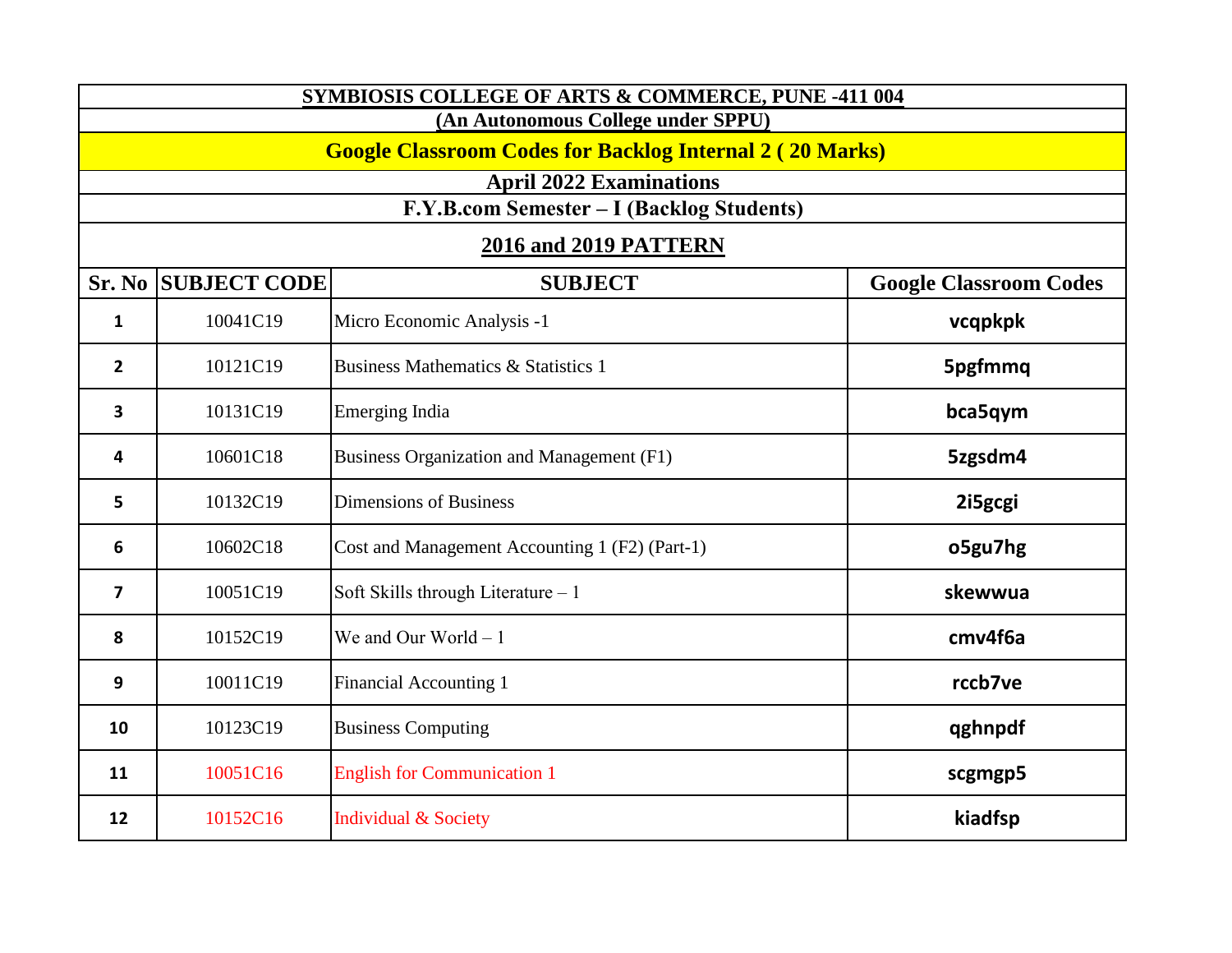**\*Subject in red font are of 2016 Pattern**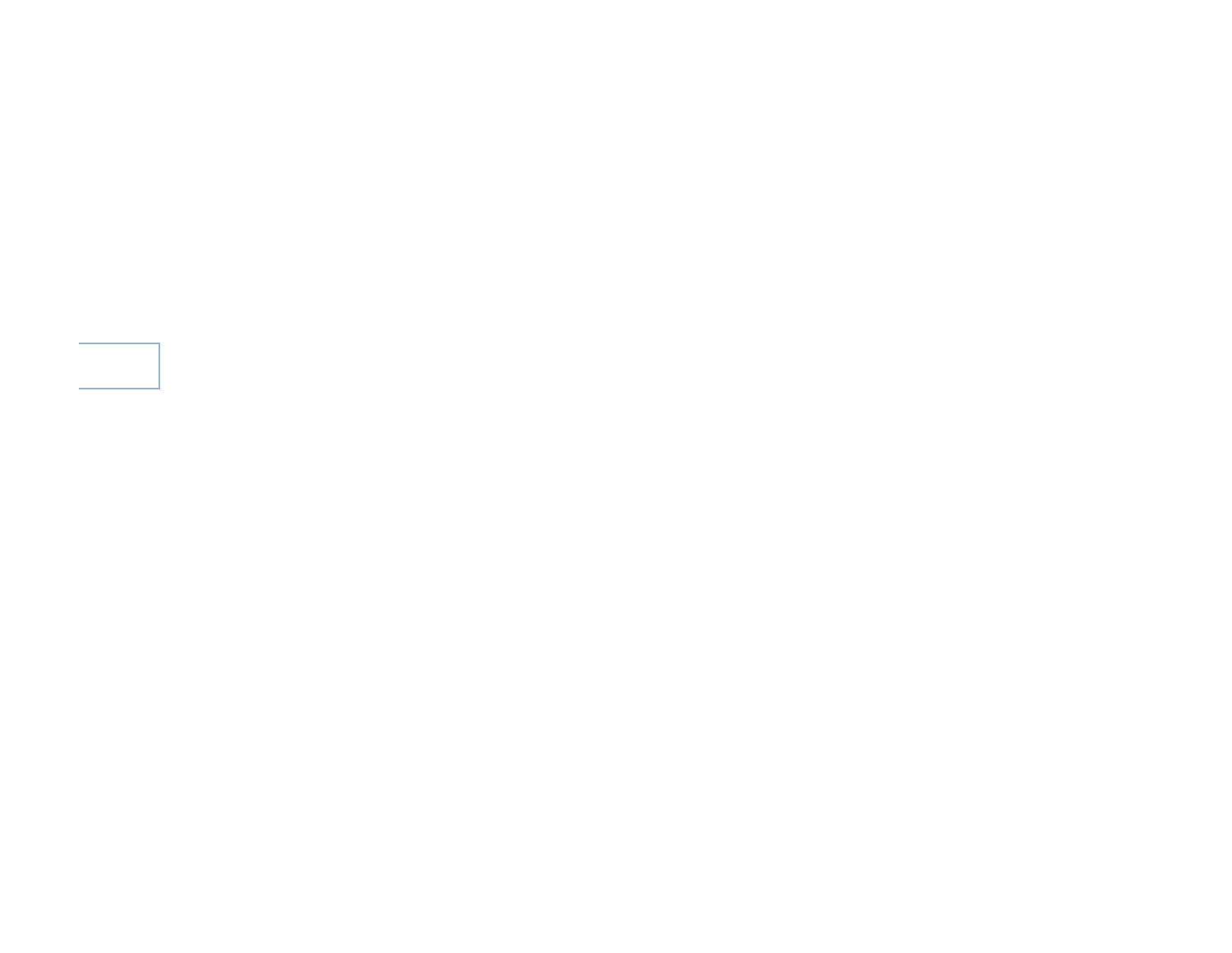| SYMBIOSIS COLLEGE OF ARTS & COMMERCE, PUNE -411 004 |                                                                                                   |                                                |                               |  |
|-----------------------------------------------------|---------------------------------------------------------------------------------------------------|------------------------------------------------|-------------------------------|--|
| (An Autonomous College under SPPU)                  |                                                                                                   |                                                |                               |  |
|                                                     | <b>Google Classroom Codes for Backlog Internal 2 (20 Marks)</b><br><b>April 2022 Examinations</b> |                                                |                               |  |
|                                                     |                                                                                                   | F.Y.B.com Semester - II (Backlog Students)     |                               |  |
|                                                     |                                                                                                   | 2016 and 2019 PATTERN                          |                               |  |
| Sr. No                                              | <b>SUBJECT CODE</b>                                                                               | <b>SUBJECT</b>                                 | <b>Google Classroom Codes</b> |  |
| $\mathbf{1}$                                        | 20041C19                                                                                          | Micro Economic Analysis -2                     | erbesz2                       |  |
| $\overline{2}$                                      | 20051C19                                                                                          | Soft Skills through Literature $-2$            | vzsxzek                       |  |
| $\overline{\mathbf{3}}$                             | 20121C19                                                                                          | <b>Business Mathematics &amp; Statistics 2</b> | d733ew2                       |  |
| 4                                                   | 20152C19                                                                                          | We and Our World $-2$                          | rsj7j4w                       |  |
| 5                                                   | 20011C19                                                                                          | Financial Accounting 2                         | jsa7wvs                       |  |
| 6                                                   | 20131C19                                                                                          | India and the World                            | fw4hppg                       |  |
| $\overline{\mathbf{z}}$                             | 20132C19                                                                                          | Dimensions of Business 2                       | avafpmc                       |  |
| 8                                                   | 20041C16                                                                                          | <b>Microeconomics -2</b>                       | 4gf26bq                       |  |
| 9                                                   | 20051C16                                                                                          | <b>English for Communication 2</b>             | hhtglv6                       |  |
| 10                                                  | 20152C16                                                                                          | <b>Individual &amp; Society</b>                | uptj22n                       |  |
| 11                                                  | 20011C16                                                                                          | <b>Financial Accounting 2</b>                  | pf6knlq                       |  |

**\*Subject in red font are of 2016 Pattern**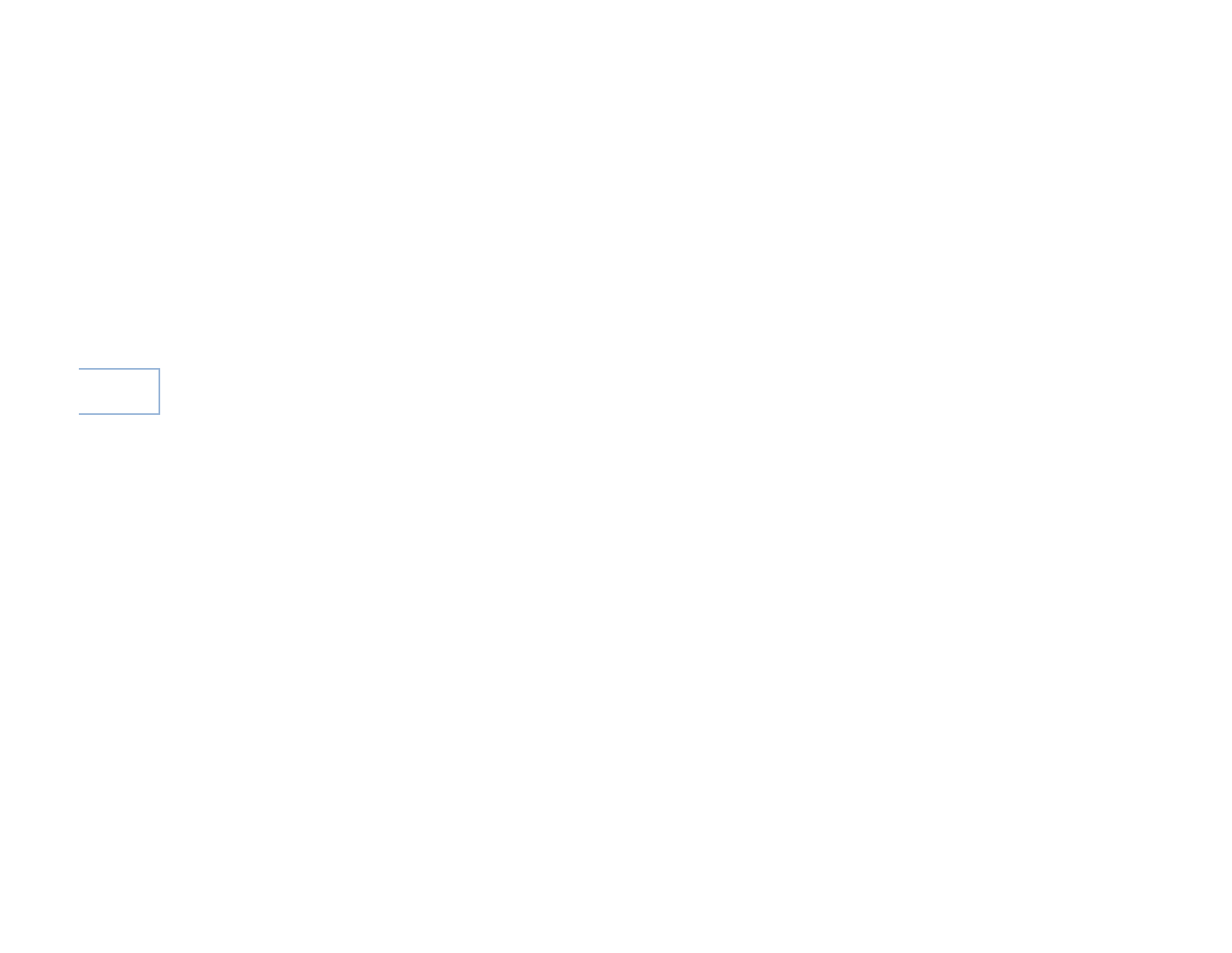| <b>SYMBIOSIS COLLEGE OF ARTS &amp; COMMERCE, PUNE -411 004</b>  |                               |                                                                     |                               |
|-----------------------------------------------------------------|-------------------------------|---------------------------------------------------------------------|-------------------------------|
| (An Autonomous College under SPPU)                              |                               |                                                                     |                               |
| <b>Google Classroom Codes for Backlog Internal 2 (20 Marks)</b> |                               |                                                                     |                               |
|                                                                 |                               | <b>April 2022 Examinations</b>                                      |                               |
|                                                                 |                               | S.Y.B.com Semester - III (Backlog Students)                         |                               |
|                                                                 |                               | <b>2019 PATTERN</b>                                                 |                               |
| Sr. No                                                          | <b>SUBJECT</b><br><b>CODE</b> | <b>SUBJECT</b>                                                      | <b>Google Classroom Codes</b> |
| $\mathbf{1}$                                                    | 30041C19                      | Macroeconomic Analysis-I                                            | 6pwbbsj                       |
| $\overline{2}$                                                  | 30101C19                      | <b>Fundamentals of Management</b>                                   | swn5zop                       |
| 3                                                               | 30126C19                      | Elements of Company Law- I                                          | bel6ugx                       |
| 4                                                               | 35106C19                      | <b>Strategic Management</b>                                         | 66elqy7                       |
| 5                                                               | 30011C19                      | Corporate Accounting-1                                              | irovd74                       |
| 6                                                               | 31202C19                      | Being an Entrepreneur (Entrepreneurship Spl 1)                      | bpxqty2                       |
| $\overline{7}$                                                  | 31205C19                      | Introduction to Human Resource Management (HRM Spl 1)               | 5gbiif5                       |
| 8                                                               | 32202C19                      | Innovation in Business (Entrepreneurship Spl 2)                     | t6w5l4s                       |
| 9                                                               | 32204C19                      | Consumer Behavior and Buying Decision Journey (Marketing Spl 2)     | sh26e3p                       |
| 10                                                              | 32205C19                      | Managing Individual and Group Behavior in Organizations (HRM Spl 1) | vyp5j4k                       |
| 11                                                              | 32212C19                      | Basics of Costing - Material (Costing Spl 2)                        | nrhtocy                       |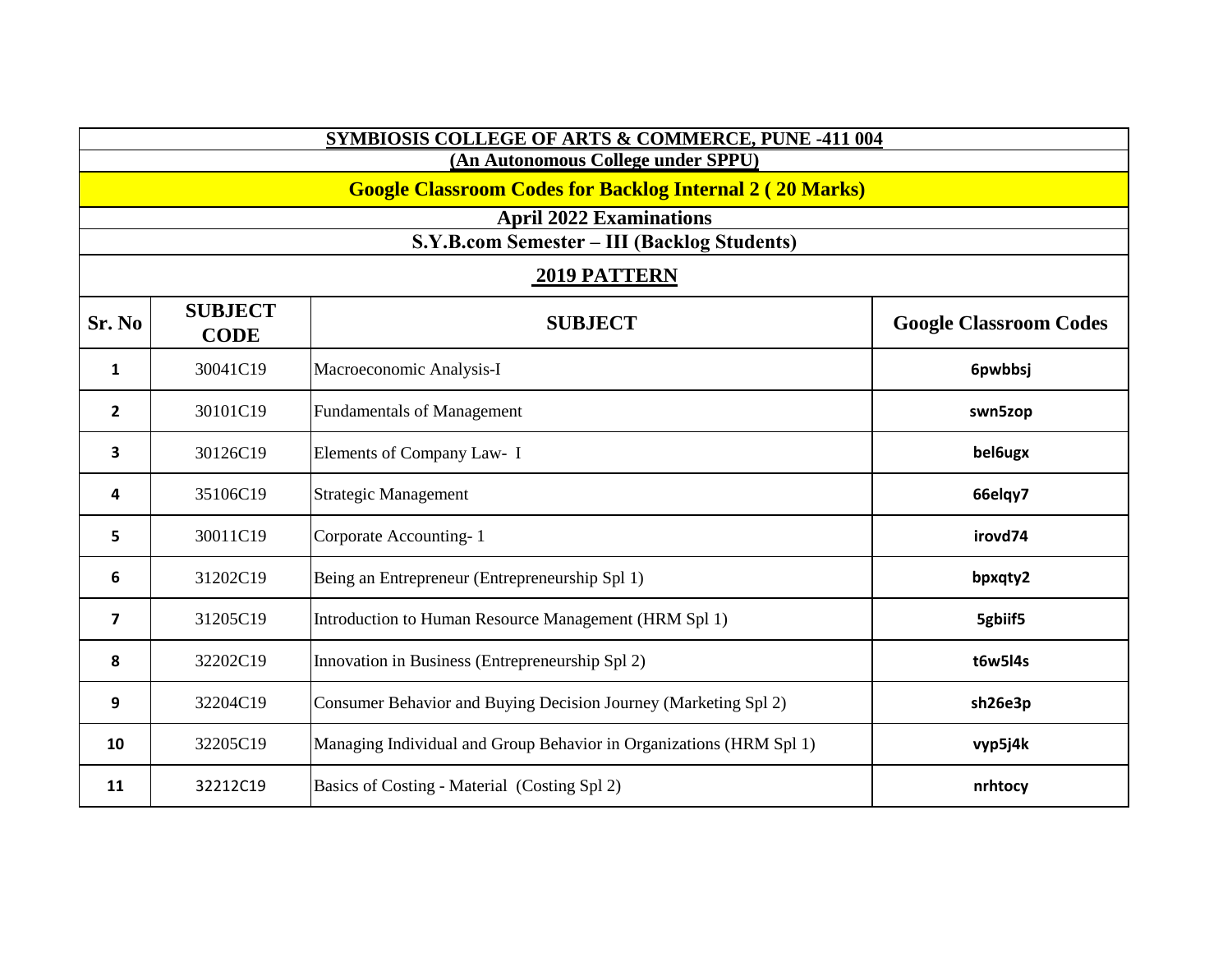| <b>SYMBIOSIS COLLEGE OF ARTS &amp; COMMERCE, PUNE -411 004</b>  |                               |                                                                                  |                               |
|-----------------------------------------------------------------|-------------------------------|----------------------------------------------------------------------------------|-------------------------------|
| (An Autonomous College under SPPU)                              |                               |                                                                                  |                               |
| <b>Google Classroom Codes for Backlog Internal 2 (20 Marks)</b> |                               |                                                                                  |                               |
|                                                                 |                               | <b>April 2022 Examinations</b>                                                   |                               |
|                                                                 |                               | S.Y.B.com Semester - IV (Backlog Students)                                       |                               |
|                                                                 |                               | 2019 PATTERN                                                                     |                               |
| Sr. No                                                          | <b>SUBJECT</b><br><b>CODE</b> | <b>SUBJECT</b>                                                                   | <b>Google Classroom Codes</b> |
| 1                                                               | 40041C19                      | Macroeconomic Analysis-II                                                        | og6tr6g                       |
| $\overline{2}$                                                  | 40136C19                      | <b>Professional Communication</b>                                                | d4f7wqa                       |
| 3                                                               | 40126C19                      | Elements of Company Law- II                                                      | oncd5y3                       |
| 4                                                               | 40101C19                      | <b>Total Quality Management</b>                                                  | bk2w5i4                       |
| 5                                                               | 43202C19                      | Entrepreneurship Environment (Entrepreneurship Spl 3)                            | clhj4kp                       |
| 6                                                               | 43204C19                      | Brand Management and Brand Equity (Marketing Spl 3)                              | 7jh4dlz                       |
| $\overline{\mathbf{z}}$                                         | 43205C19                      | Organizational Capacity Building Through Training and Development<br>(HRM Spl 3) | eca4yrh                       |
| 8                                                               | 44202C19                      | Business Cases (Entrepreneurship Spl 4)                                          | yrlj2ql                       |
| 9                                                               | 44204C19                      | Ethics in Marketing (Marketing Spl 4)                                            | h2bhxn3                       |
| 10                                                              | 44205C19                      | Industrial Relations and Trade Union (HRM Spl 4)                                 | xfp2lyx                       |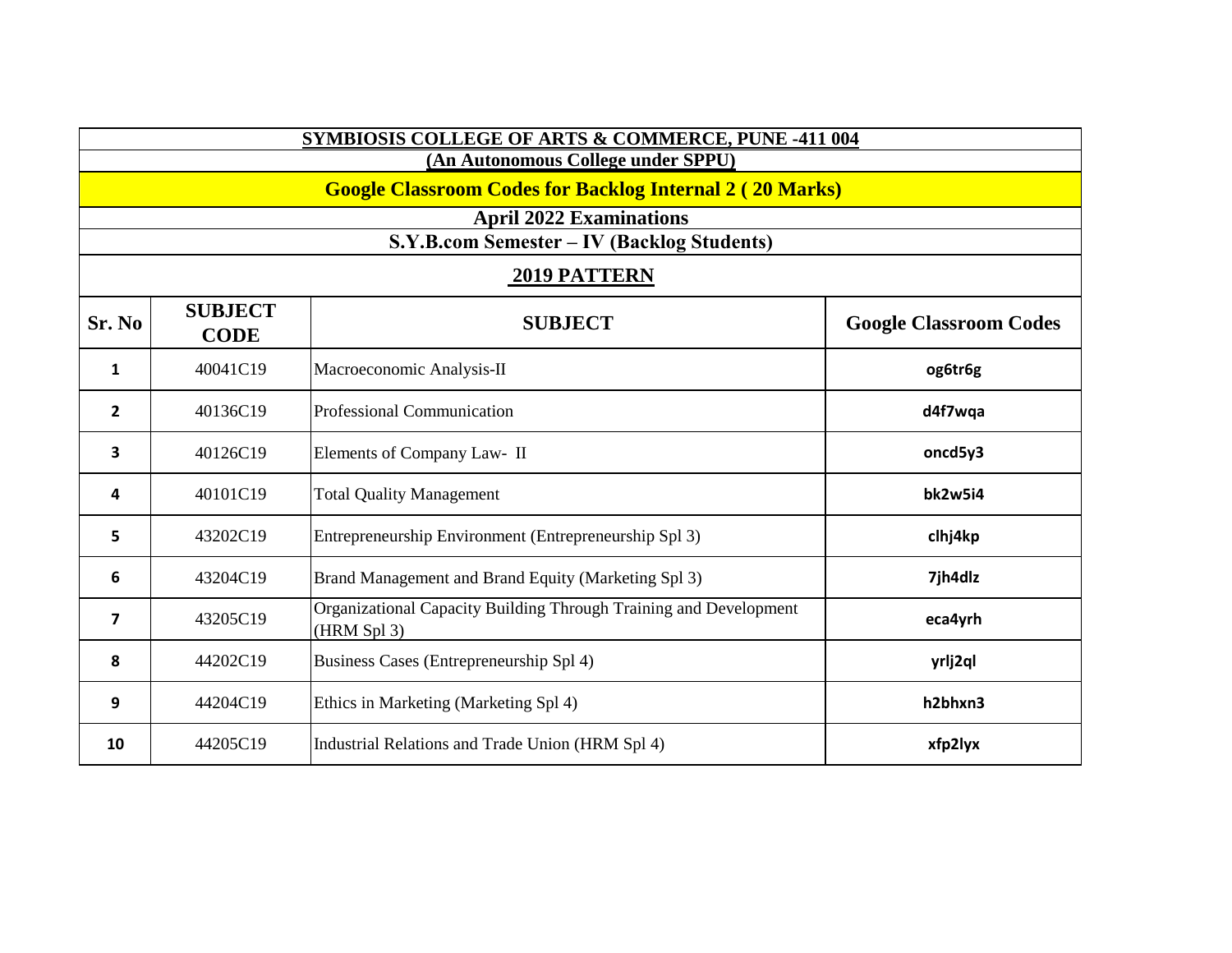| SYMBIOSIS COLLEGE OF ARTS & COMMERCE, PUNE -411 004             |                               |                                                            |                               |
|-----------------------------------------------------------------|-------------------------------|------------------------------------------------------------|-------------------------------|
| (An Autonomous College under SPPU)                              |                               |                                                            |                               |
| <b>Google Classroom Codes for Backlog Internal 2 (20 Marks)</b> |                               |                                                            |                               |
| <b>April 2022 Examinations</b>                                  |                               |                                                            |                               |
|                                                                 |                               | T.Y.B.com Semester - V (Backlog Students)                  |                               |
| <b>2016 and 2019 PATTERN</b>                                    |                               |                                                            |                               |
| Sr. No                                                          | <b>SUBJECT</b><br><b>CODE</b> | <b>SUBJECT</b>                                             | <b>Google Classroom Codes</b> |
| $\mathbf{1}$                                                    | 50041C16                      | <b>International Economics and Trade Relations</b>         | p3obett                       |
| $\overline{2}$                                                  | 55202C16                      | Starting an Enterprise - Spl. Paper V                      | xwnmczq                       |
| 3                                                               | 50611C18                      | Strategic Business Management (Accounting & Finance Spl 5) | vup65re                       |
| 4                                                               | 55204C16                      | Indian Marketing Environment - Spl. Paper V                | nu72ruw                       |
| 5                                                               | 50612C18                      | Advanced Financial Reporting (Accounting & Finance Spl 6)  | gq66xrk                       |
| 6                                                               | 50011C19                      | Advanced Accounting 1                                      | 6hdk77d                       |
| 7                                                               | 55205C19                      | <b>STRATEGIC HUMAN RESOURCE MANAGEMENT</b>                 | <b>3aobexy</b>                |
| 8                                                               | 56204C19                      | <b>MANAGING VALUE NETWORKS</b>                             | vnpfwyq                       |

**\*Subject in red font are of 2016 Pattern**